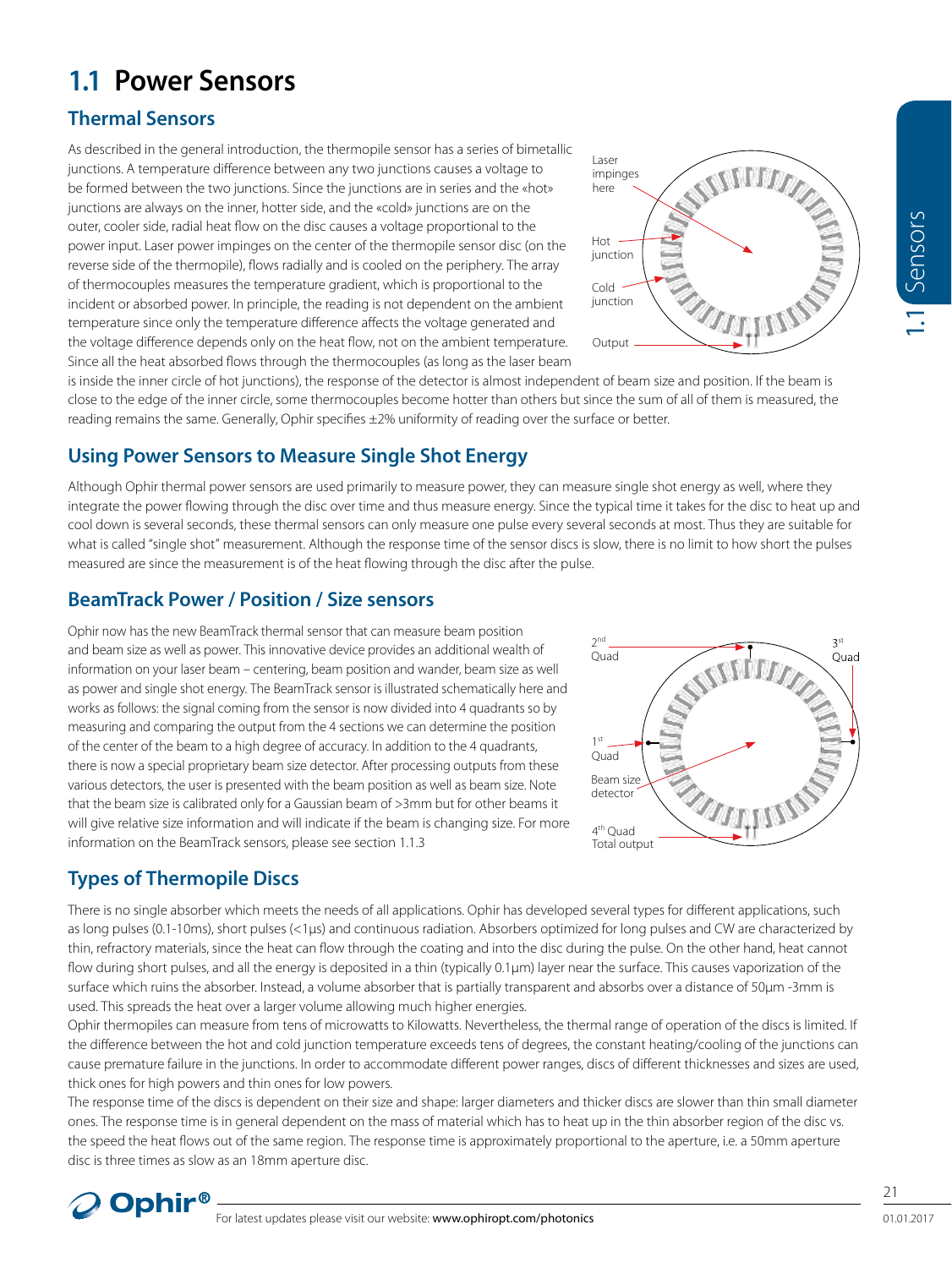### **Thermal Surface Absorbing Sensors**

A surface absorber typically consists of an optically absorbing refractory material deposited on a heat conducting substrate of copper or aluminum. When a long pulse of several hundred us or a continuous laser beam falls on such a surface absorber, the light is absorbed in a very thin layer of the surface – typically 0.1 – 1µm thickness (see illustration A). Although the light is absorbed in a thin layer and there converted into heat, the pulse is long enough so that while energy is being deposited into the surface layer, heat is also flowing out into the heat conducting substrate and therefore the surface does not heat up excessively. Ophir standard surface absorbers can stand up to 10 Joules/cm<sup>2</sup> for 2ms pulses and up to 28kW/cm<sup>2</sup> for low power continuous lasers.

### **Surface Absorbers for High Power Lasers and Long Pulses**

The traditional surface absorbers have a much lower damage threshold at > 1000W, where they can damage at 2-3 kW/cm<sup>2</sup>. Ophir has developed coatings that improve the damage threshold for high power lasers. These coatings are denser and have higher heat conductivity than previous coatings. This LP2 coating also has a much higher damage threshold for long pulses reaching power damage thresholds of up to 10kW/cm<sup>2</sup> and 300J/cm<sup>2</sup> for 10ms pulses. Surface absorbers are suitable for pulses longer than  $\sim$ 100µs.

### **Surface vs. Volume Absorbers**

04.02.1.1 For the mean time of the mean of the mean the state of the state is the mean of the state of the state of the state of the state of the state of the state of the state of the state of the state of the state of t When measuring a laser with short pulses of tens of us or less, the heat is deposited in a short time and cannot flow during the pulse (see illustration B below). Therefore a surface absorber which absorbs the energy in a thin surface layer is not suitable. All the energy is deposited in a thin layer and that layer is vaporized. In this case, volume absorbers are used. These have traditionally consisted of a neutral density glass thermally bonded to a heat-conducting metallic substrate. The ND glass absorbs the light over a depth of 1-3 mm instead of fractions of a micrometer. Consequently, even with short pulses where there is no heat flow, the light and heat are deposited into a considerable depth of material and therefore the power/energy meter with aa volume absorber is able to withstand much higher energy densities – up to 10 Joules/cm<sup>2</sup> (see illustration C). These ND glasses form the basis of the Ophir P type absorbers. In addition to the P absorbers, Ophir has PF and SV absorbers that can stand up to higher average powers and power densities as well as EX absorbers for the UV.

### **Long laser pulse (>100µs) or continuous Short laser pulse <10µs**

### **(A) Surface absorber (B) Surface absorber (C) Volume absorber**





Depth of light penetration ~0.1-1µm. Light and heat concentrated same thin layer. Heat does not have a chance to flow during the short laser pulse duration.





Light is absorbed gradually over thick partially transmitting layer. Heat is therefore generated over large volume even during short pulse with no heat flow.

### **Surface absorbers work best when measuring power or energy for long laser pulses (A). Volume absorbers can measure pulses with much higher energies than surface absorbers (B), (C) can measure.**

### **Introduction to High Power Water Cooled Sensors**

Ophir has many years experience in supplying measurement systems for high power industrial lasers and has the highest power measuring equipment available on the market – up to 120 kilowatts. Ophir meters also have the highest damage threshold available – up to 10kW/cm<sup>2</sup> at 10kW. Ophir supplies water cooled sensors from 300W up to 120kW and air cooled sensors up to 500W.

All sensors supplied by Ophir have been tested at up to full power and their linearity verified over the entire power range. This is done by deflecting a fraction of the power with a beam splitter into a lower power sensor whose linearity has previously been verified by NIST or PTB. In some cases, it is done by measuring the reading over the power range against a higher power sensor that has been previously measured. The accuracy, linearity and



damage specifications have been carefully verified over many years of development and use by the largest existing user base. In addition to power meters for high powers, Ophir also has beam profilers, beam dumps and protective enclosures for industrial lasers.

22